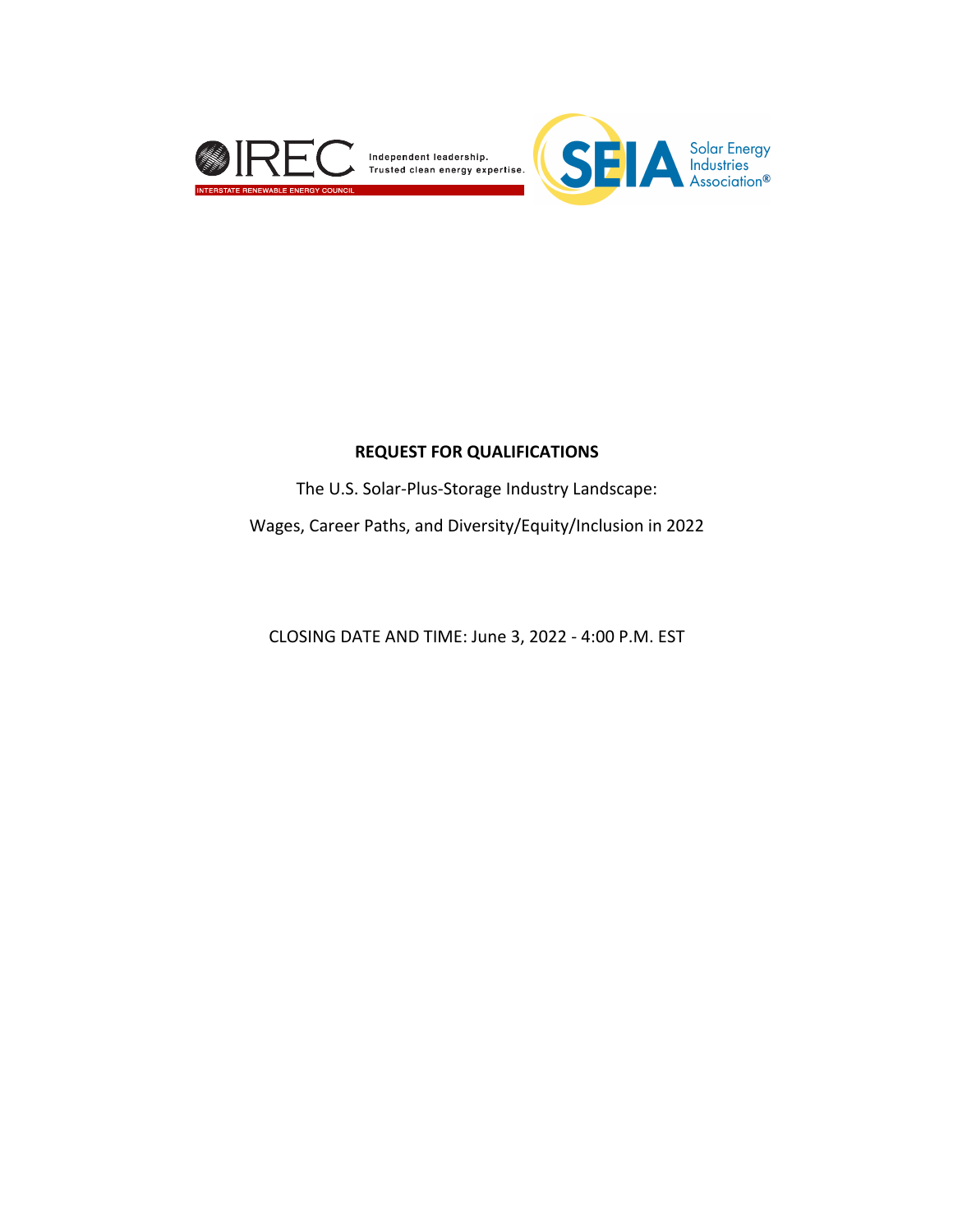## Table of Contents

| Introduction                                                    |   |
|-----------------------------------------------------------------|---|
| <b>Project Description</b>                                      | 3 |
| Statement of Qualifications Format and Requirements             | 4 |
| <b>Selection Process Overview</b>                               | 6 |
| Instructions for Submittal of Statement of Qualifications (SOQ) |   |

### Introduction

The Interstate Renewable Energy Council (IREC) and the Solar Energy Industries Association (SEIA) are committed to creating a diverse, equitable, and inclusive industry where everyone is welcomed, supported, respected, and valued. Our organizations are committed to incorporating principles of diversity, equity, inclusion, and environmental justice in all aspects of our work in order to promote the equitable distribution of the health and economic benefits of clean energy and support the creation and growth of a diverse and inclusive clean energy industry.

In a partnership agreement, IREC and SEIA seek to identify a research team to design and conduct a comprehensive survey of the solar and storage industry workforce, with two main areas of focus: 1) diversity, equity, and inclusion and 2) wages and career paths. The survey follows up on the 2019 *U.S. Solar Industry Diversity Study* and the annual *National Solar Jobs Census*.

IREC and SEIA anticipate that the study will form the basis of actionable recommendations for recruitment and retention, with added insights and examples of activities to help promote employee advancement, improve training, and encourage other opportunities for employers to support an inclusive workplace culture.

Following this solicitation, SEIA and IREC will follow up with a short list of firms for further discussion and a formal proposal.

Minority-, women- or veteran- owned enterprises are encouraged to apply. We are committed to diversity and inclusion in our vendor selection and acknowledge the importance of diverse voices and perspectives. Applicants shall not be discriminated against because of race, religion, sex, national origin, ethnicity, age, disability, political affiliation, sexual orientation, gender identity, color, marital status, medical conditions, or any other protected characteristic under applicable law.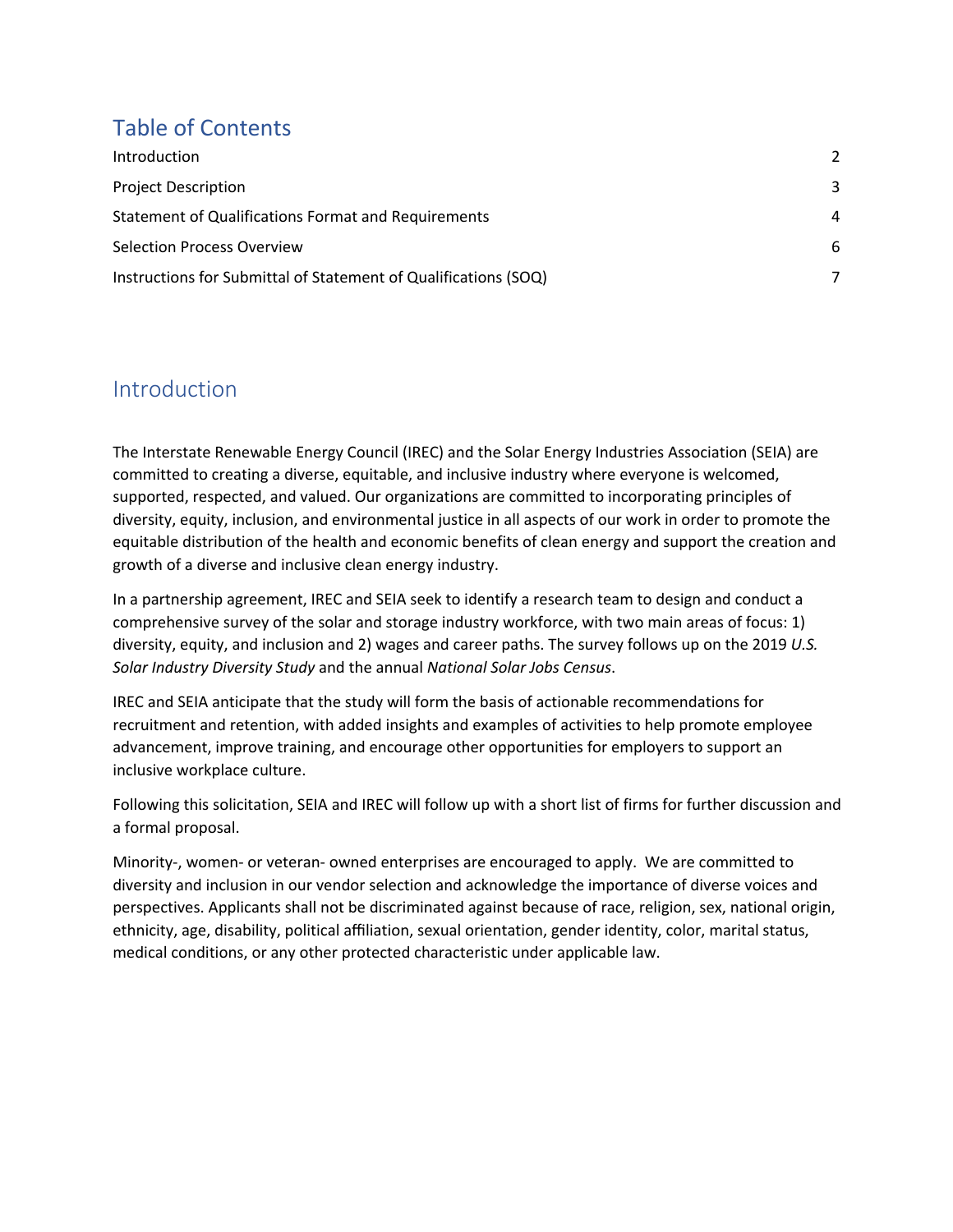# Project Description

This study will assess the state of diversity, equity, and inclusion across the solar and storage industry through interviews, surveys, or third-party data on solar industry employers and employees. A second, equally important part of the study will cover existing wages and career paths in the solar and storage industry.

The study will cover topics such as:

- Employee demographics (i.e. self-identifying gender, race and ethnicity, LGBTQ+, veteran status), reported by occupational categories
- Detailed and credible data on wages, benefits, and opportunities for advancement, reported by occupational category, experience level, demographics, union membership, and other relevant factors
- Career pathways, including how people come to the industry and how they progress through the ranks
- Educational and training requirements for employees
- Employee job satisfaction and inclusivity of workplace culture
- Opportunities for mentorship and career development
- Corporate diversity and inclusion practices, policies and tracking or metrics
- Recruitment strategies

Anticipated deliverables include:

1. A study methodology for quantifying current solar and storage workforce data, including clarification as to how the research methodology and related data sources would both leverage and expand upon present reports and datasets.

2. Data and analysis on workplace diversity, equity, and inclusion and wages and career paths, as described in the bullets above. IREC and SEIA will use this data to prepare a written report.

Additional deliverables may be defined through the interview and negotiation process.

This study will follow up and expand on information published in the 2019 *U.S. Solar Industry Diversity Study* and the annual *National Solar Jobs Census* (which will be updated in summer 2022)*.* The applicant is strongly encouraged to review both reports to understand the background of this proposal. These previous reports provide industry-leading data and insights on employment numbers, demographics, education requirements, wages, and career advancement. However, the previous studies also have notable limitations that we would like this new research to address. For example, they did not include a detailed breakdown of wages by occupational category or demographics. In addition, the *U.S. Solar Industry Diversity Study* surveys had a relatively low sample size, which we would like to see improved. We are welcoming additional proposals from applicants on how to expand on and improve our previous research, including the potential to leverage publicly available wage data to enrich the dataset.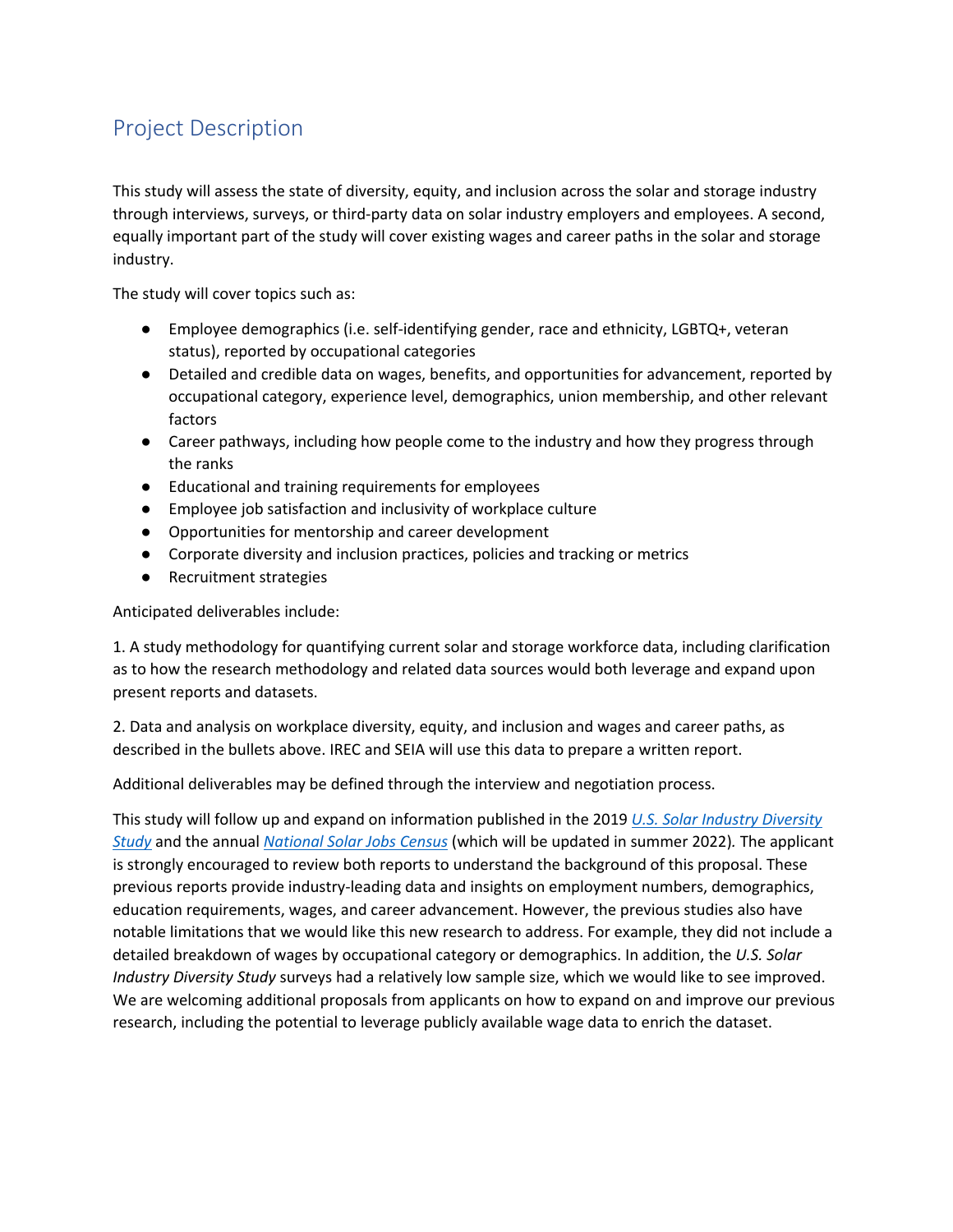# Statement of Qualifications Format and Requirements

Responses to this RFQ should be formatted as a single document in pdf format.

Required Sections:

1. Introductory Letter (maximum 2 pages) – a letter of interest indicating why the firm is interested and qualified to perform services.

2. Qualifications of Respondent (maximum 5 pages) – the responding firm shall provide summary background information about the firm. Section should include:

a. Team qualifications detailing the following:

i. A statement confirming available staff and resources to complete this work in 2022.

ii. Indicate the firm's approach to this project. Describe your approach, including recommended research methodology, potential to leverage existing or third-party data, data security, and policies in place to protect confidentiality.

iii. Qualifications of any external partners and consultants.

iv. Applicable licenses or certifications.

3. Proposed Project Staff (maximum 5 pages) - provide a statement that identifies the key personnel, including the project manager and primary contact, for the study. Provide resumes that specify the qualifications and related experience of each member of the proposed project team.

4. Employment and workforce research experience or knowledge relating to wage data collection and diversity, equity, and inclusion (Maximum 4 Pages) – This section should detail the firm's experience and/or knowledge conducting a) research on industry wage data broken down by demographics and occupation; b) workforce diversity and the relation of demographics to wages; and c) equity and inclusion by place (such as a job center, community, or institution). Please explain what instruments or methods your firm employs to deliver objective data. The firm should also outline or briefly note anticipated challenges to performing this form of research.

5. Proposed outline of a research project (Maximum 3 pages). Please provide a **high-level** outline of the project you would conduct in order to meet our requirements. We are not asking for a formal proposal, but rather a brief overview of what the project would entail. This should include:

a) a list of key tasks you would complete (these can be in bullet form).

b) Research methods you would use to complete the tasks (for example, a survey of employees)

c) Estimated cost range for each task (these costs can be approximate and do not represent a bid price)

5. Comparable projects (Maximum 3 Pages) – The responding firm shall provide short descriptions of comparable projects within the past 5 years; each project listed must include a reference. Comparable experience should describe at a minimum: